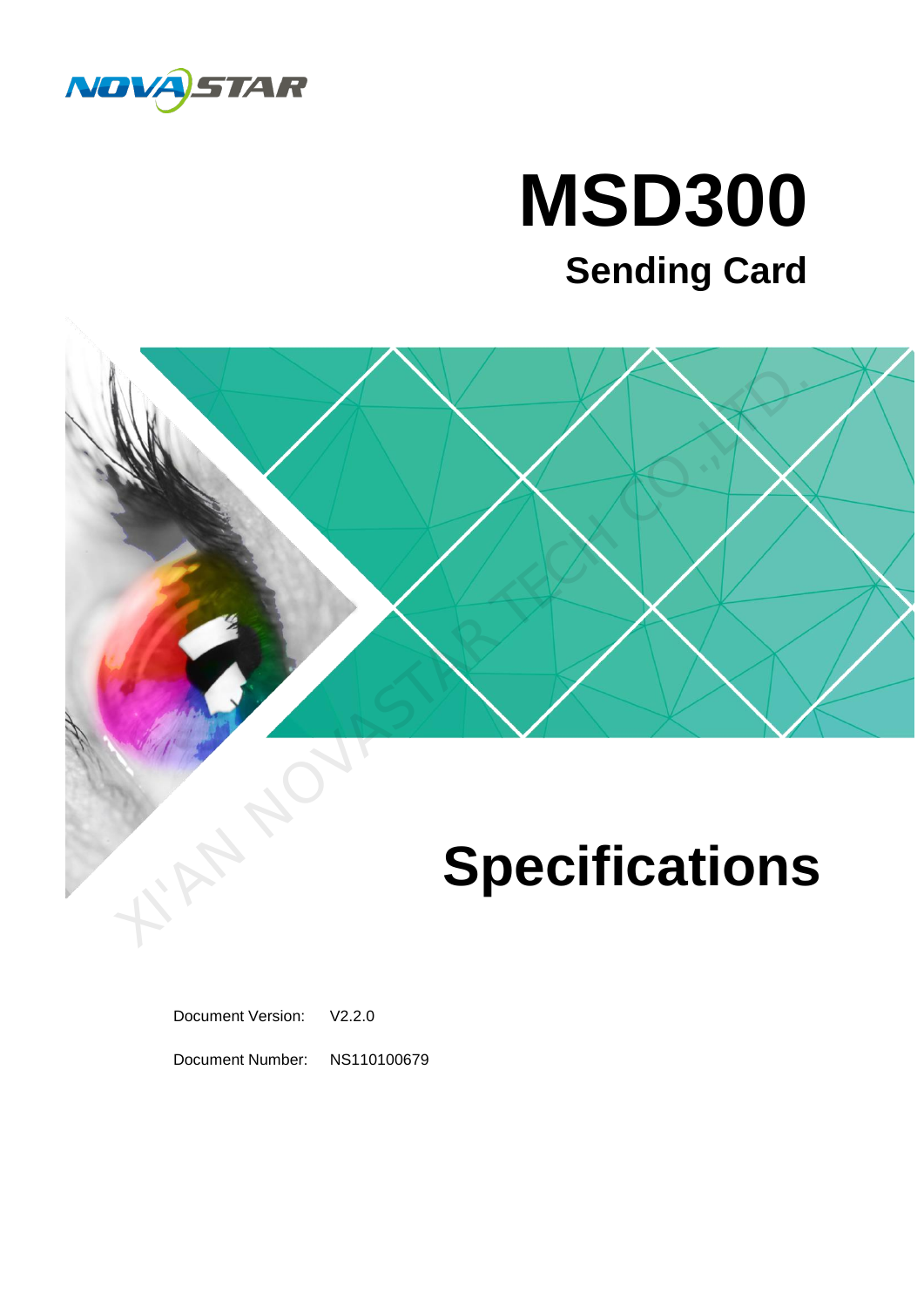### **Copyright © 2019 Xi'an NovaStar Tech Co., Ltd. All Rights Reserved.**

No part of this document may be copied, reproduced, extracted or transmitted in any form or by any means without the prior written consent of Xi'an NovaStar Tech Co., Ltd.

#### **Trademark**

**STAR NOVÁ** is a trademark of Xi'an NovaStar Tech Co., Ltd.

**NOVASTAR TE** 

#### **Statement**

You are welcome to use the product of Xi'an NovaStar Tech Co., Ltd. (hereinafter referred to as NovaStar). This document is intended to help you understand and use the product. For accuracy and reliability, NovaStar may make improvements and/or changes to this document at any time and without notice. If you experience any problems in use or have any suggestions, please contact us via contact info given in document. We will do our best to solve any issues, as well as evaluate and implement any suggestions.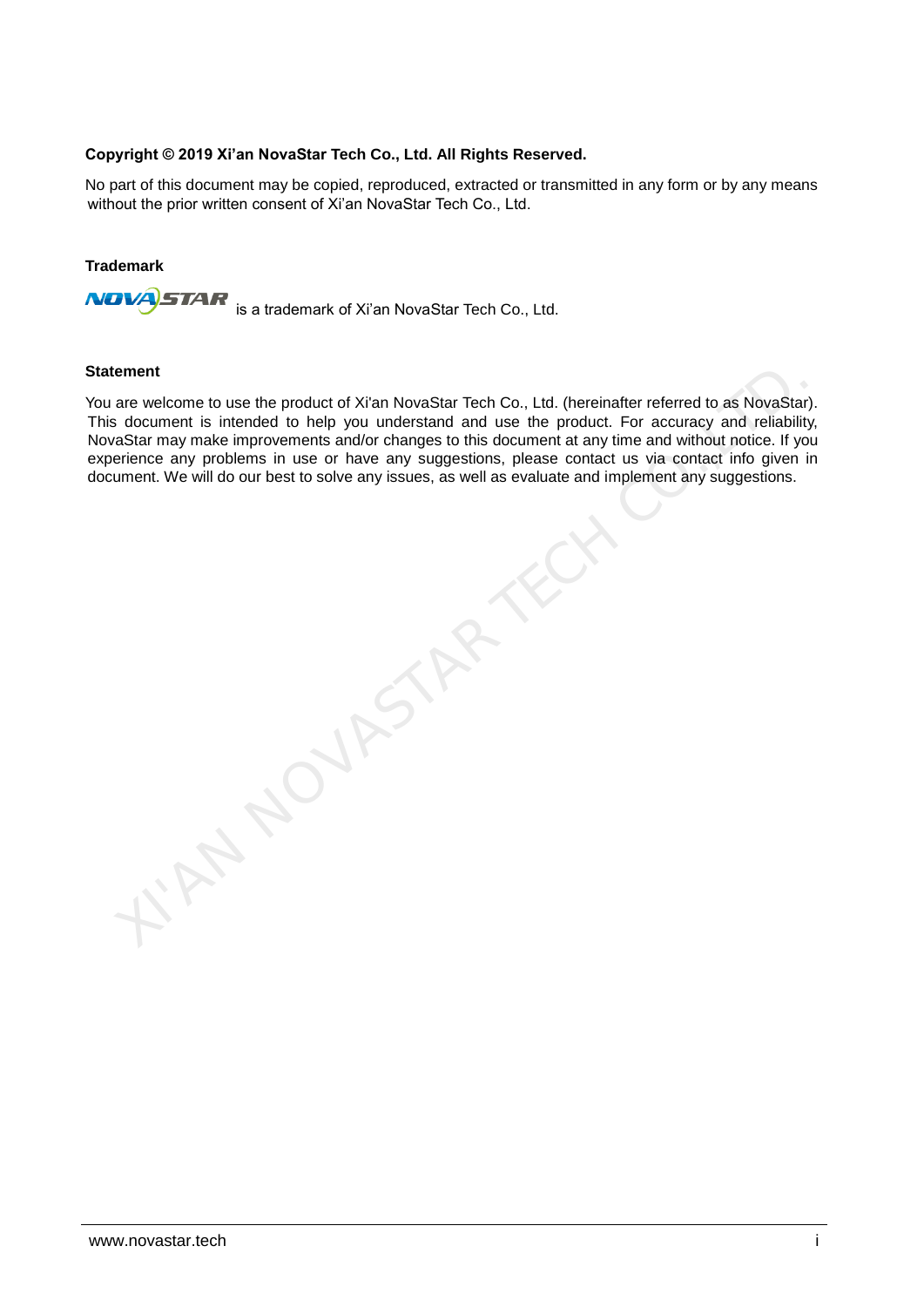### **Change History**

<span id="page-2-0"></span>

| V2.2.0<br>2019-03-13<br>Updated the document style.<br>Optimized the document content. |
|----------------------------------------------------------------------------------------|
|                                                                                        |
|                                                                                        |
|                                                                                        |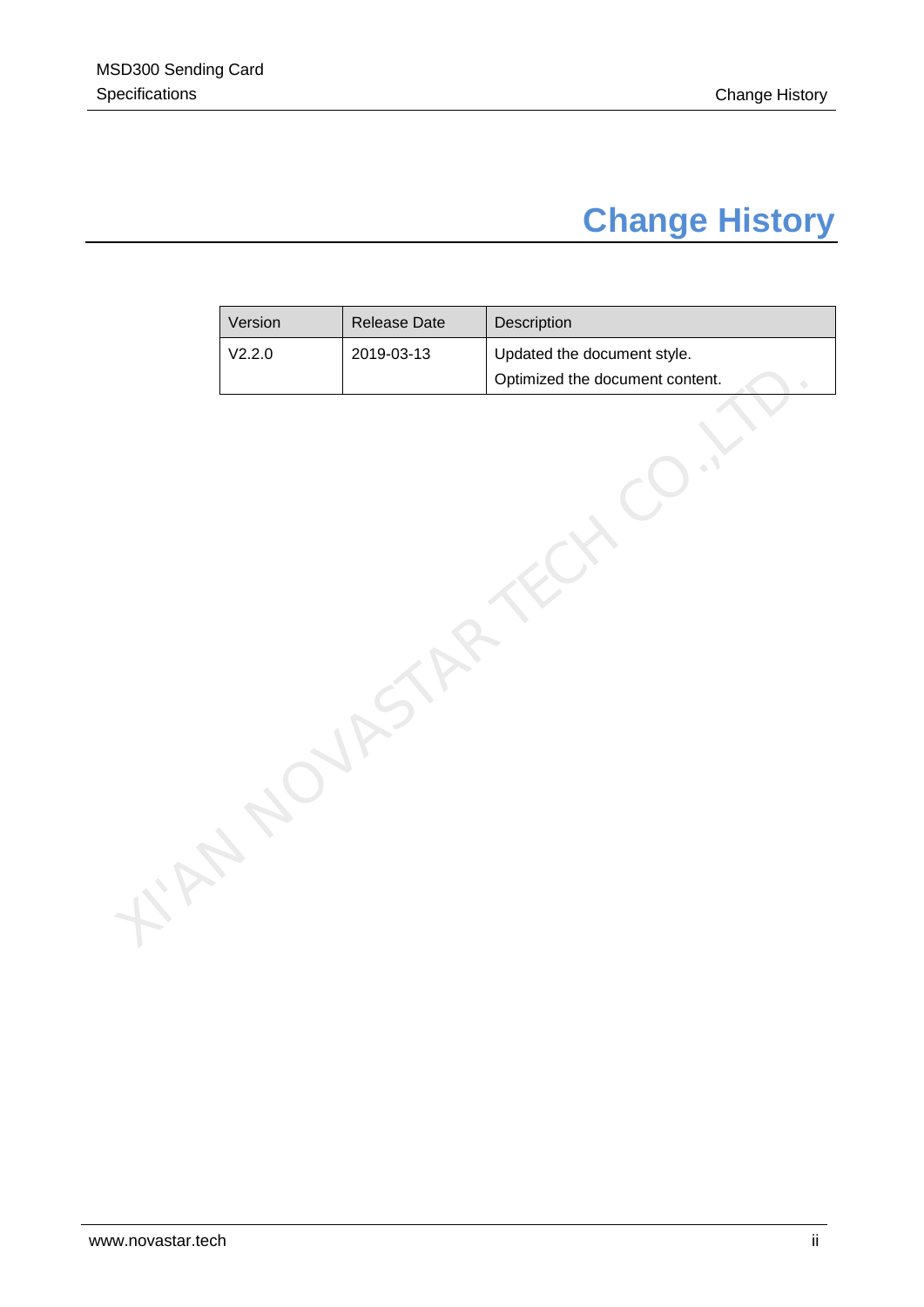### **Contents**

| .2         |
|------------|
| $\cdot$ 2  |
| 2          |
| $\cdot$ .3 |
| .5         |
| 6          |
|            |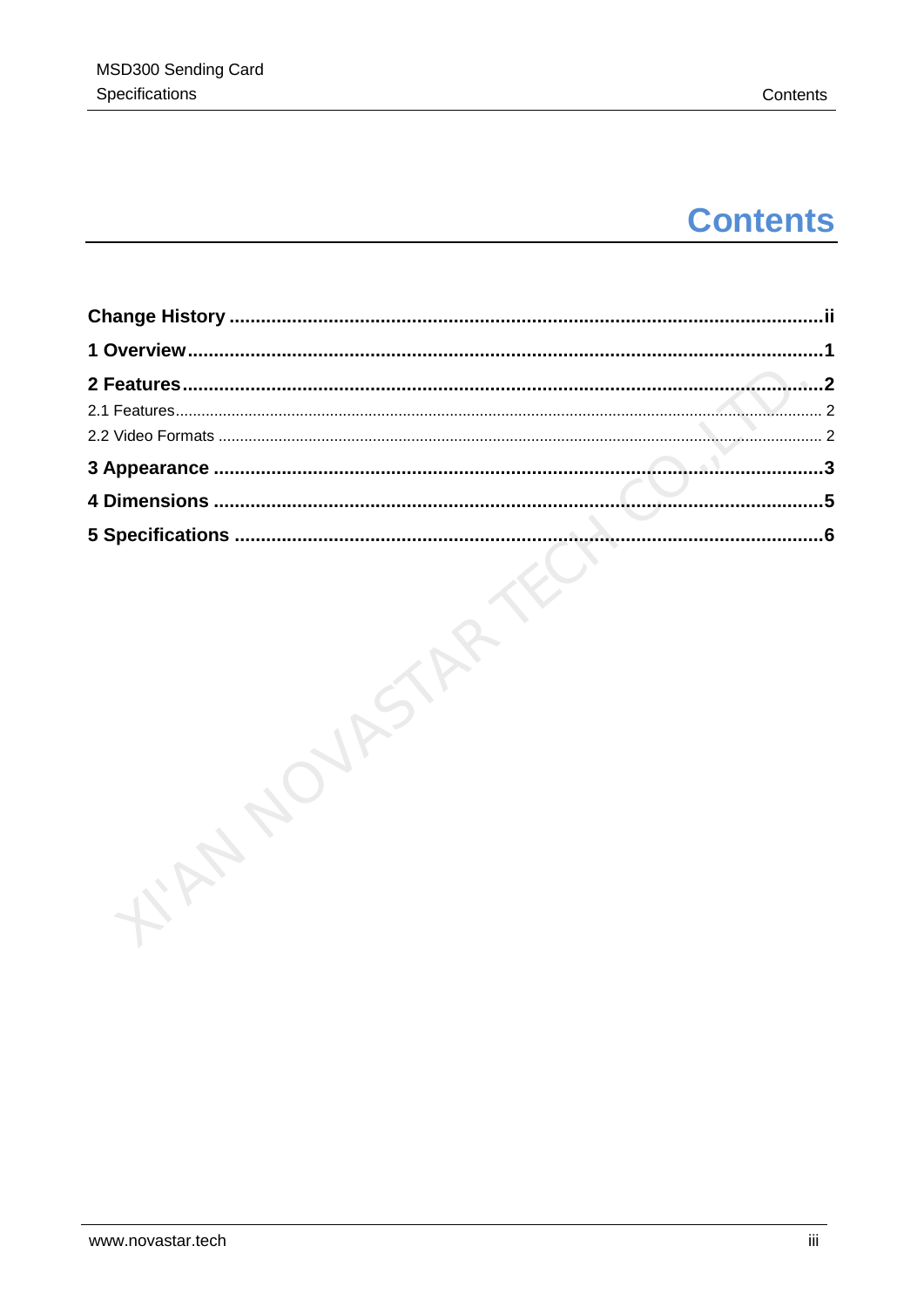

<span id="page-4-0"></span>The MSD300 is an M3 series sending card from NovaStar. This sending card supports video and audio inputs, and can decode and process them before sending them to the LED screen via Ethernet port. A single MSD300 supports resolutions up to 1920×1200@60Hz. It communicates with the computer via USB port and is very convenient to use.

The MSD300 can be used for rental and fixed applications, such as live events, monitoring centers and various sports centers.

TAN NOVASTAR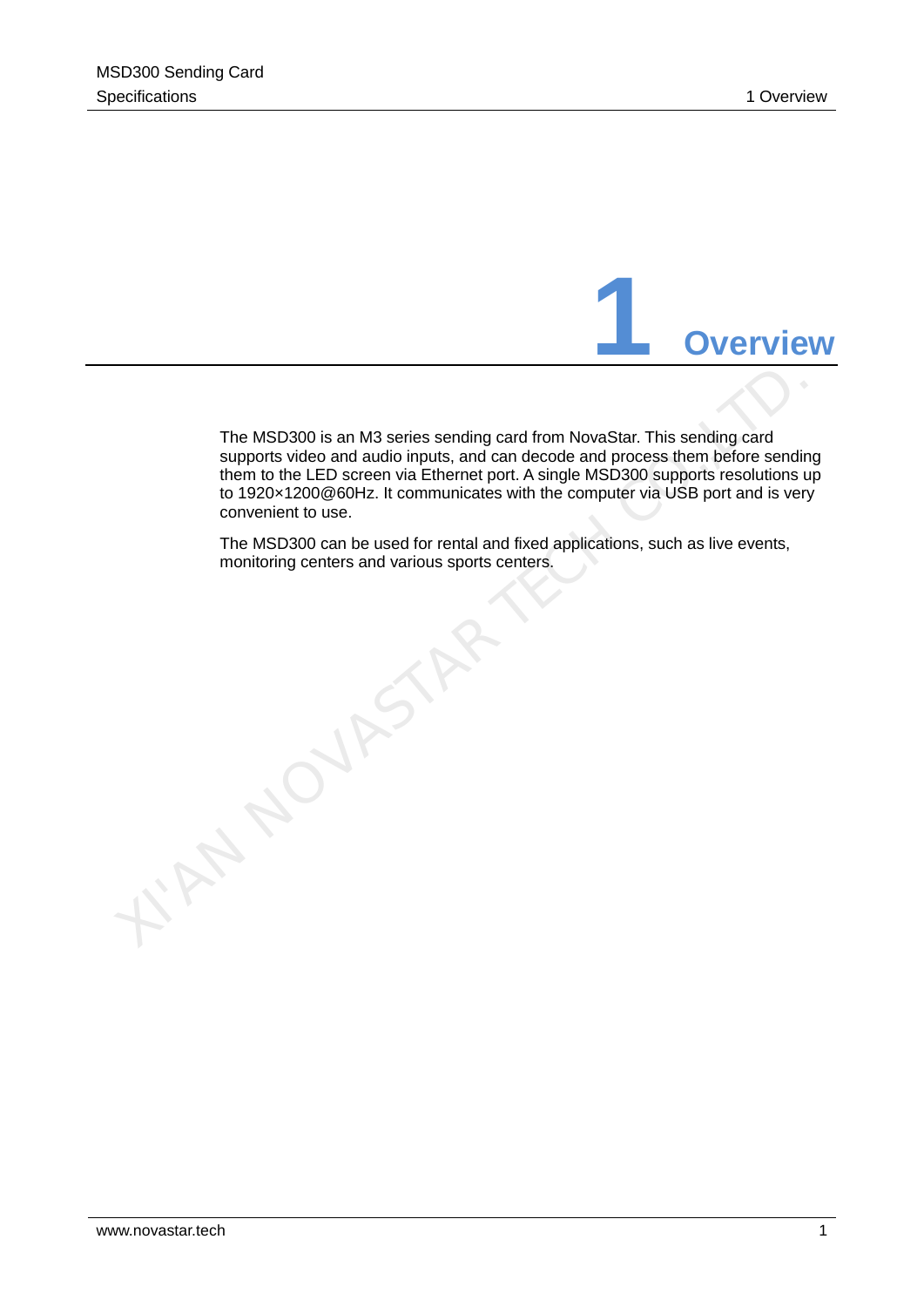## **2 Features**

### <span id="page-5-1"></span>2.1 Features

- 1  $\times$  DVI video input and 1  $\times$  audio input
- 2 x Gigabit Ethernet output
- $\bullet$  1  $\times$  light sensor connector
- Supports the new generation of pixel level calibration technology from NovaStar to provide a fast and efficient calibration process.
- Supports a variety of video formats, as shown in Table 2-1.

### <span id="page-5-3"></span><span id="page-5-2"></span>2.2 Video Formats

|  | Table 2-1 Video formats |
|--|-------------------------|
|--|-------------------------|

<span id="page-5-0"></span>

| 1 Features      |                         |                                                                                                                                  |                                                                                                                     |                                                                                 |
|-----------------|-------------------------|----------------------------------------------------------------------------------------------------------------------------------|---------------------------------------------------------------------------------------------------------------------|---------------------------------------------------------------------------------|
| 2 Video Formats | Table 2-1 Video formats | $1 \times$ DVI video input and $1 \times$ audio input<br>$2 \times$ Gigabit Ethernet output<br>$1 \times$ light sensor connector | to provide a fast and efficient calibration process.<br>Supports a variety of video formats, as shown in Table 2-1. | Supports the new generation of pixel level calibration technology from NovaStar |
|                 | Input                   | Features                                                                                                                         |                                                                                                                     |                                                                                 |
|                 | Connector               | <b>Bit Depth</b>                                                                                                                 | <b>Sampling Format</b>                                                                                              | Maximum Input Resolution                                                        |
|                 | <b>DVI</b>              | 8-bit                                                                                                                            | RGB 4:4:4                                                                                                           | 1920×1200@60Hz                                                                  |
|                 |                         |                                                                                                                                  |                                                                                                                     |                                                                                 |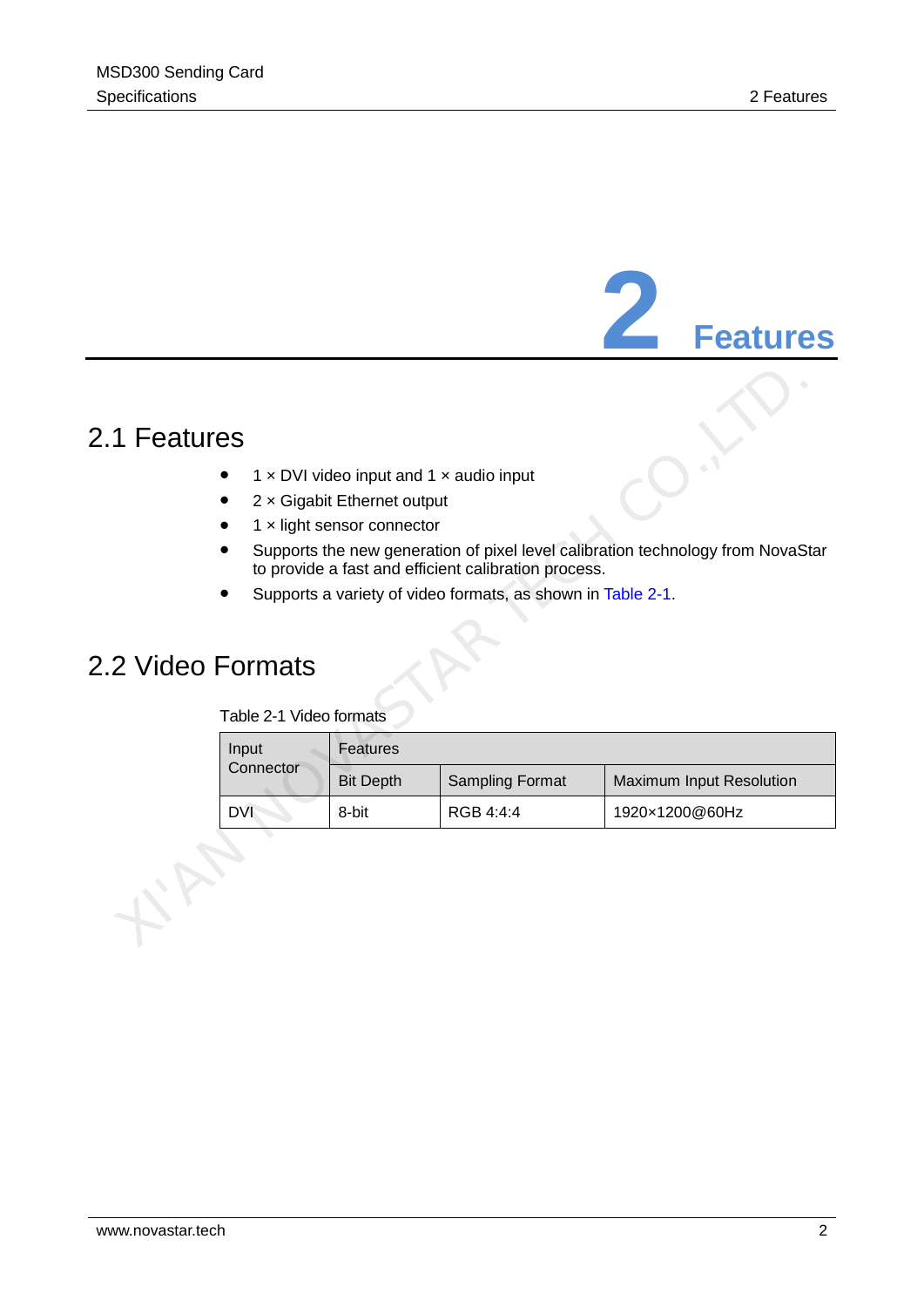<span id="page-6-0"></span>

Note: Product pictures shown in this document are for illustration purpose only. Actual product may vary.

| Indicator      |                                                                   |
|----------------|-------------------------------------------------------------------|
| Red            | Device operating indicator. Working status:                       |
|                | • On: The power supply is normal.                                 |
|                | • Off: The power is not supplied or the power supply is abnormal. |
| Green          | Device status indicator. Working status:                          |
|                | • Slow flashing: Video input unavailable                          |
|                | • Normal flashing: Video input available                          |
|                | • Fast flashing: The screen is displaying the startup image.      |
|                | • Breathing: The Ethernet port redundancy has taken effect.       |
| Input          |                                                                   |
| $DVI \times 1$ | • Single-link DVI input connector                                 |
|                | • Supported maximum resolution: 1920x1200@60Hz, downward          |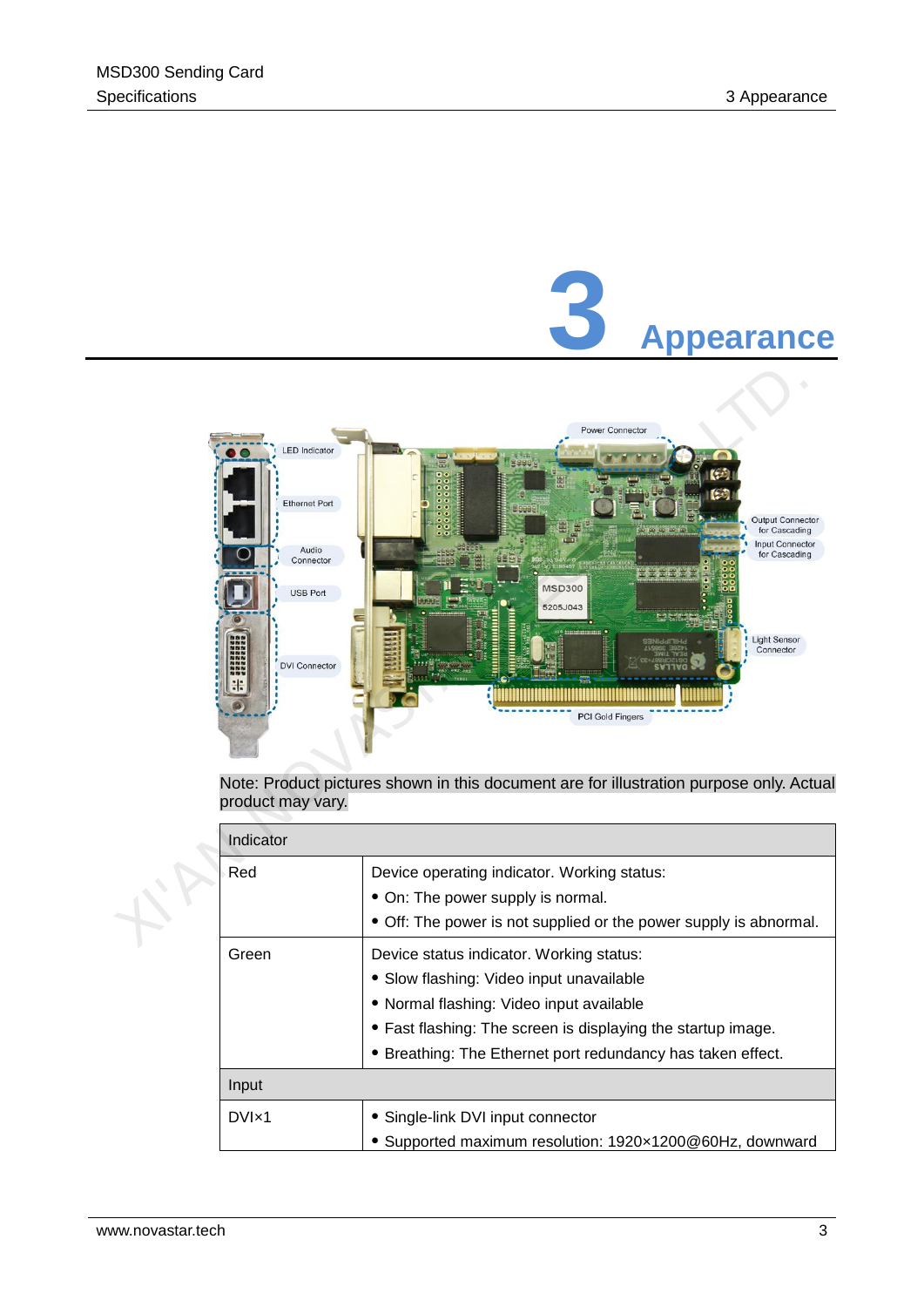| compatible                                                                                                                |
|---------------------------------------------------------------------------------------------------------------------------|
| • Resolution customizable                                                                                                 |
| Maximum width: 3840 pixels                                                                                                |
| Maximum height: 1920 pixels                                                                                               |
| Audio input connector                                                                                                     |
|                                                                                                                           |
| • 2 Gigabit Ethernet ports                                                                                                |
| • Maximum loading capacity of a single port: 650,000 pixels                                                               |
| • Supports redundancy between Ethernet ports.                                                                             |
|                                                                                                                           |
| Connects to the PC.                                                                                                       |
| Input/Output connector for cascading devices                                                                              |
| <b>Function Connector</b>                                                                                                 |
| Connects to a light sensor to monitor ambient brightness, allowing<br>for automatic brightness adjustment of LED display. |
|                                                                                                                           |
| DC power connector                                                                                                        |
|                                                                                                                           |
|                                                                                                                           |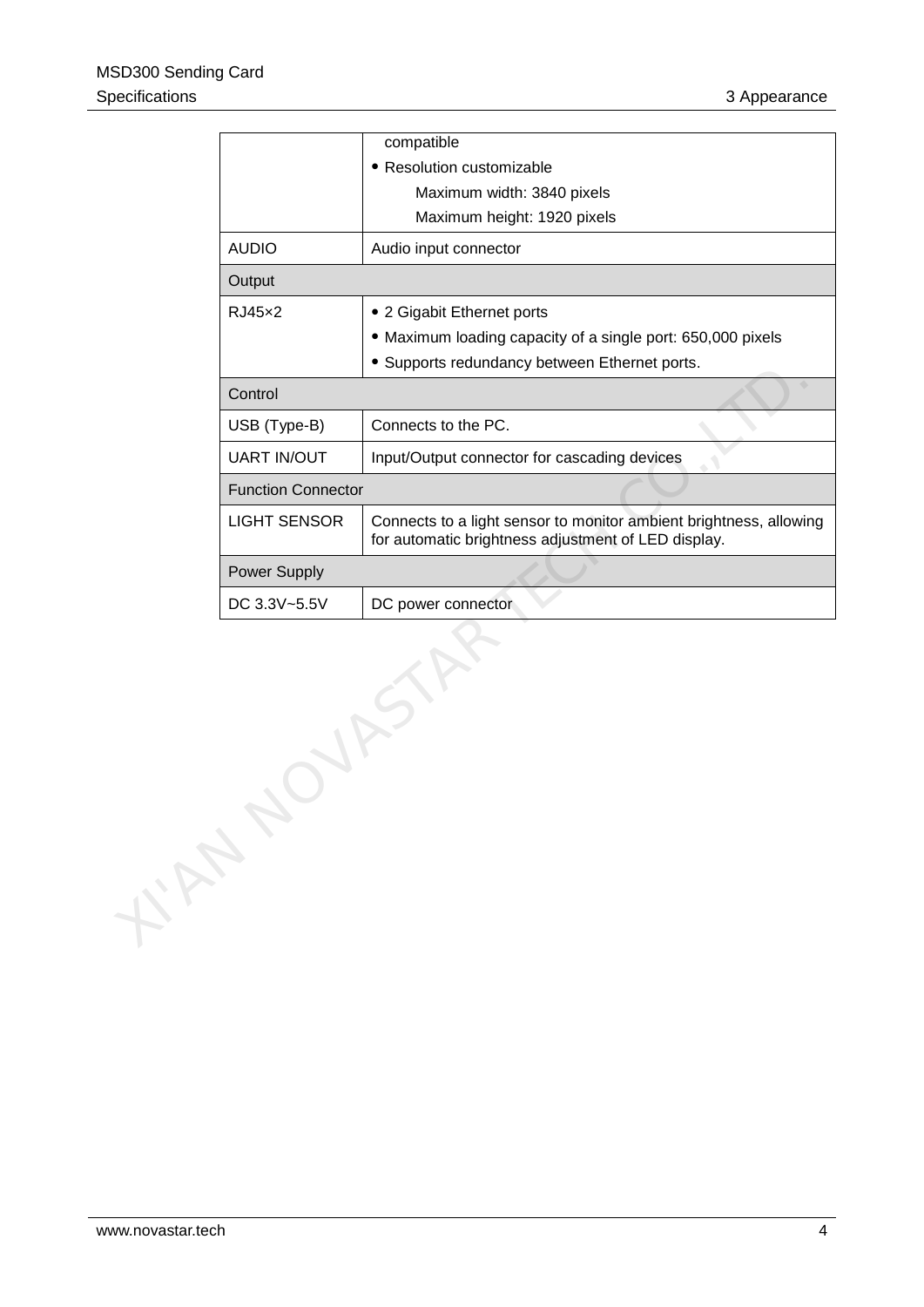<span id="page-8-0"></span>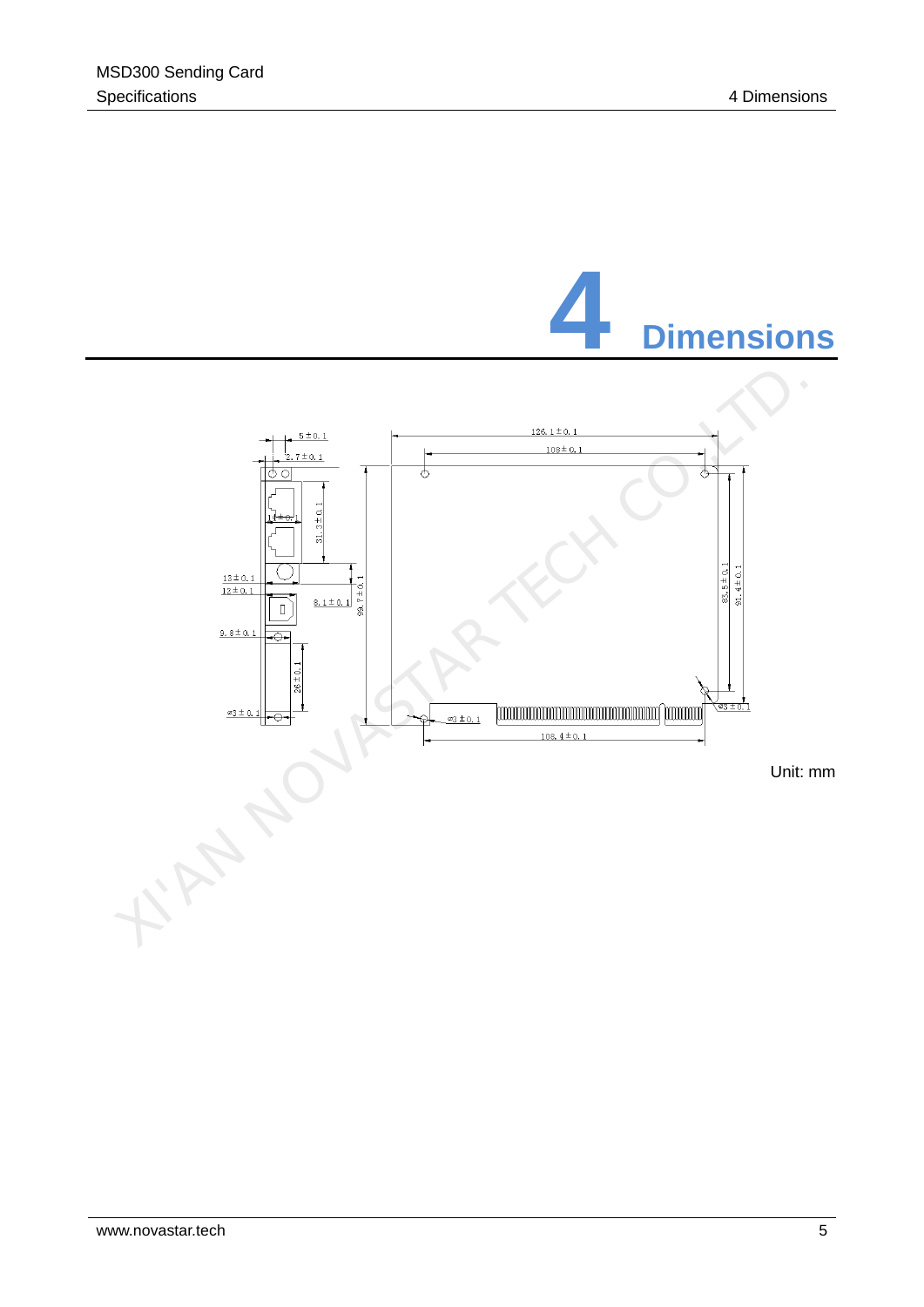# **5 Specifications**

<span id="page-9-0"></span>

|  | Electrical<br>Parameters | Input voltage                                                                                                                                                                         |                                                                                                                                                                                                    | DC 3.3 V-5.5 V                  |
|--|--------------------------|---------------------------------------------------------------------------------------------------------------------------------------------------------------------------------------|----------------------------------------------------------------------------------------------------------------------------------------------------------------------------------------------------|---------------------------------|
|  |                          | Rated current                                                                                                                                                                         |                                                                                                                                                                                                    | 0.5A                            |
|  |                          | Rated power consumption                                                                                                                                                               |                                                                                                                                                                                                    | 2.5 W                           |
|  | Operating                | Temperature                                                                                                                                                                           |                                                                                                                                                                                                    | $-20^{\circ}$ C $-75^{\circ}$ C |
|  | Environment<br>Humidity  |                                                                                                                                                                                       |                                                                                                                                                                                                    | 0% RH-90% RH, non-condensing    |
|  | <b>Dimensions</b>        | 126.1 mm $\times$ 99.7 mm $\times$ 14.0 mm                                                                                                                                            |                                                                                                                                                                                                    |                                 |
|  | Net Weight               | 108.7 $g$                                                                                                                                                                             |                                                                                                                                                                                                    |                                 |
|  | Certifications           | EMC, RoHS, PFoS, FCC                                                                                                                                                                  |                                                                                                                                                                                                    |                                 |
|  |                          | Each unit is shipped with a carrying case and packing box.<br>Packing rules: The product and accessories packed in the packing<br>box and the packing box packed in the carrying case |                                                                                                                                                                                                    |                                 |
|  | Packing<br>Information   | Carrying case                                                                                                                                                                         | 335 mm $\times$ 190 mm $\times$ 62 mm<br>Craft paper box printed with <b>NOVASTAR</b><br>One unit in each box<br>Accessories: 1 $\times$ power cord, 1 $\times$ USB cable, 1 $\times$<br>DVI cable |                                 |
|  |                          | Packing box                                                                                                                                                                           | 400 mm × 365 mm × 355 mm<br>Craft paper box printed with <b>NOVASTAR</b>                                                                                                                           |                                 |